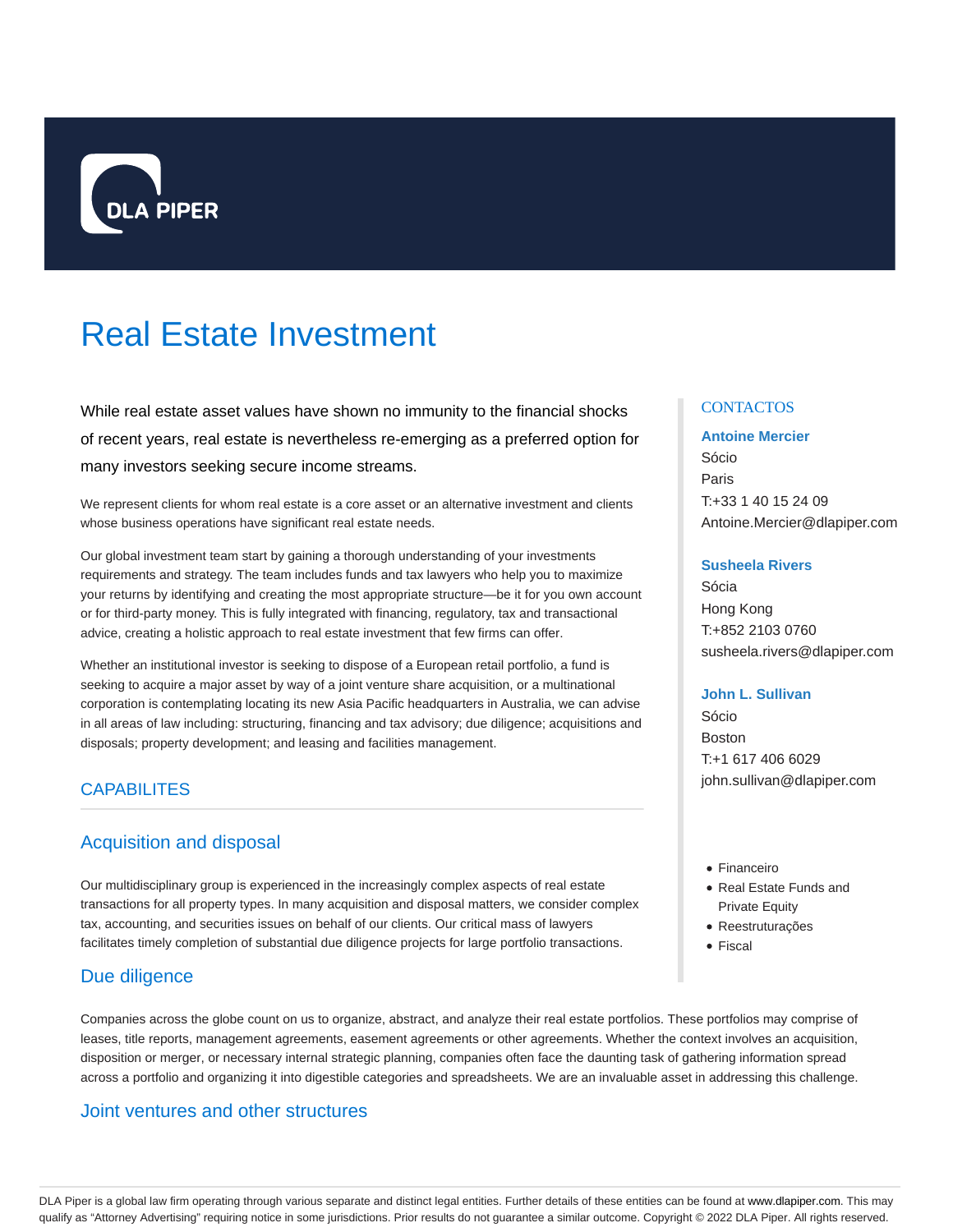The breadth of our tax, regulatory, corporate, and real estate experience enables us to effectively represent a broad array of clients in connection with the formation, structuring, acquisition, and disposition of real estate joint ventures and other entity structures.

#### **Tax**

A viable and efficient tax strategy that supports your real estate transaction is vital. We understand the fundamental role that tax plays in real estate investments and we deliver a multi-disciplinary tax service that integrates our real estate, tax, corporate and financing experience. We take the time to ensure that we understand your individual investment needs and set up a tax efficient structure that is tailored to you and optimizes your investment.

## Dispute resolution

Disputes can arise in even the most carefully managed investments. By working with you from the start to assess strengths and weaknesses, we minimize uncertainty and create pragmatic, workable solutions. Where there is no negotiated solution, we use the most cost effective and appropriate dispute resolution mechanisms to achieve successful outcomes.

## EXPERIENCE

- Advising a non-US investor in the acquisition and joint venture of a trophy office building in New York City valued in excess of US\$1.2 billion.
- Advising a real estate private equity fund in a US\$220 million investment in a portfolio of assets that included 44 office and industrial properties, a railroad easement and six parcels of undeveloped land. The fund's investment was divided into a US\$70 million mezzanine loan and a US\$150 million unsecured loan and closed simultaneously with a US\$835 million recapitalization.
- Advising a non-US institutional investor in the acquisition of a REIT that owns more than 100 farms in six states.
- Advising The Blackstone Group in relation to the joint venture acquisition of four retail properties in Beijing.
- Advising Aviva Investors Asia on the acquisition of a portfolio of industrial properties located in New South Wales and Victoria from Mirvac, followed by the acquisition of a further three industrial properties in New South Wales, also from Mirvac.
- Representing a special purpose BVI company on the purchase of Aviva Tower, a landmark £300 million building in the heart of the City of London's financial district.
- Advising AFIAA, an investment foundation made up of 25 Swiss pension funds, on the acquisition of the landmark "Romeo & Julia" building in Frankfurt am Main.
- Advising Gulf Related L.P., a joint venture formed between Gulf Capital and The Related Companies, on the acquisition of a land interest for the development, subletting and operation of The Galleria at Sowwah Square in Abu Dhabi. The transaction was structured using a "usufruct" structure in order to give the joint venture a real right and effective ownership in the retail component.
- Advising Gulf Resources Development and Investment LLC on all aspects of the acquisition of a plot from Emaar PJSC in Downturn Dubai to be pre-let to Standard Chartered Bank for its regional headquarters. The transaction was financed by the National Bank of Fujairah.
- Advising Allianz Real Estate on a joint venture with SES Spar European Shopping Centres to manage a portfolio of shopping centres across Italy, Austria and Slovenia.

#### INSIGHTS

## Publicações

**ASTM E1527 to clarify PFAS risks for commercial real estate purchasers and lenders**

#### 5 October 2021

Considered the gold standard for environmental due diligence, ASTM E1527 is relied on by prospective purchasers of real property who are seeking protection from CERCLA liability for pre-existing contamination.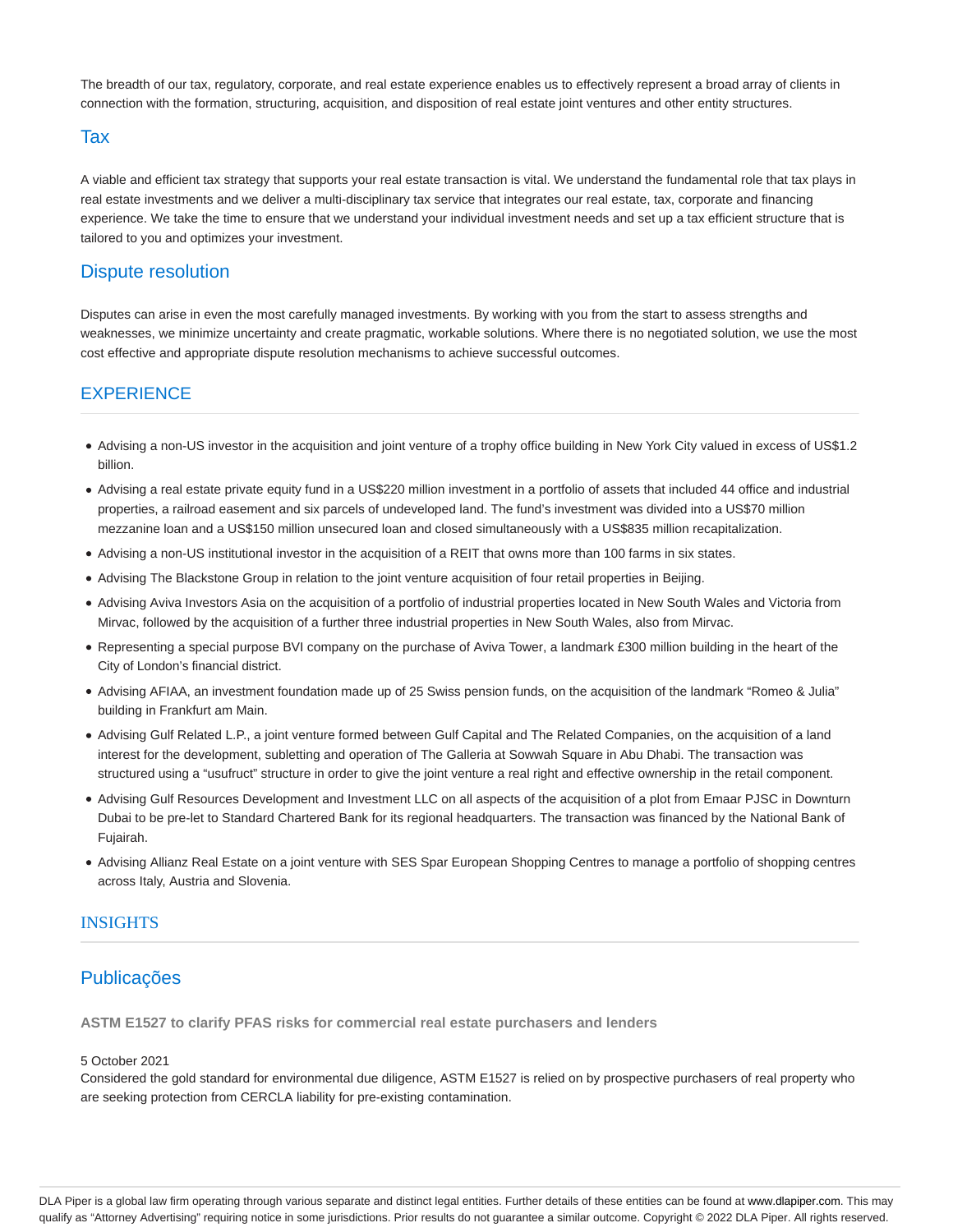## Eventos

## Anteriores

**Advanced tax strategies in structuring private equity and real estate investment funds**

24 March 2022 Webinar

**Raising capital from Real Estate – are sale and leasebacks the answer?**

21 October 2020 **Webinar** 

## NOTÍCIAS

**Social impact investing can apply to all real estate and become best practice over time, say ULI and DLA Piper**

29 June 2022

All real estate investment and development has the potential to deliver social impact, according to a new report by Urban Land Institute (ULI) in partnership with DLA Piper.

**Global investment in data centres more than doubled in 2021 with similar trajectory this year**

#### 13 June 2022

A survey by global law firm DLA Piper has found that the value of investment in global data centres more than doubled in 2021 to USD53.8 billion, while the number of transactions reached 113 in 2021, a 64% annual increase.

**DLA Piper's 2022 State of the Market Survey: Bullish predictions in the face of pandemic recovery and global instability**

#### 17 May 2022

Ongoing economic uncertainty is not hindering broader optimism about the future for commercial real estate (CRE), according to DLA Piper's 2022 Annual State of the Market Survey report. Conducted in February and March of 2022, the Survey analyzes the views of CRE experts and leaders on the pandemic recovery, economic outlook, attractiveness of investment markets and overall expectations over the next 12 months.

**DLA Piper's 2021 Annual Global Real Estate State of the Market Survey: Resiliency is the new normal for the CRE market**

DLA Piper is a global law firm operating through various separate and distinct legal entities. Further details of these entities can be found at www.dlapiper.com. This may qualify as "Attorney Advertising" requiring notice in some jurisdictions. Prior results do not guarantee a similar outcome. Copyright @ 2022 DLA Piper. All rights reserved.